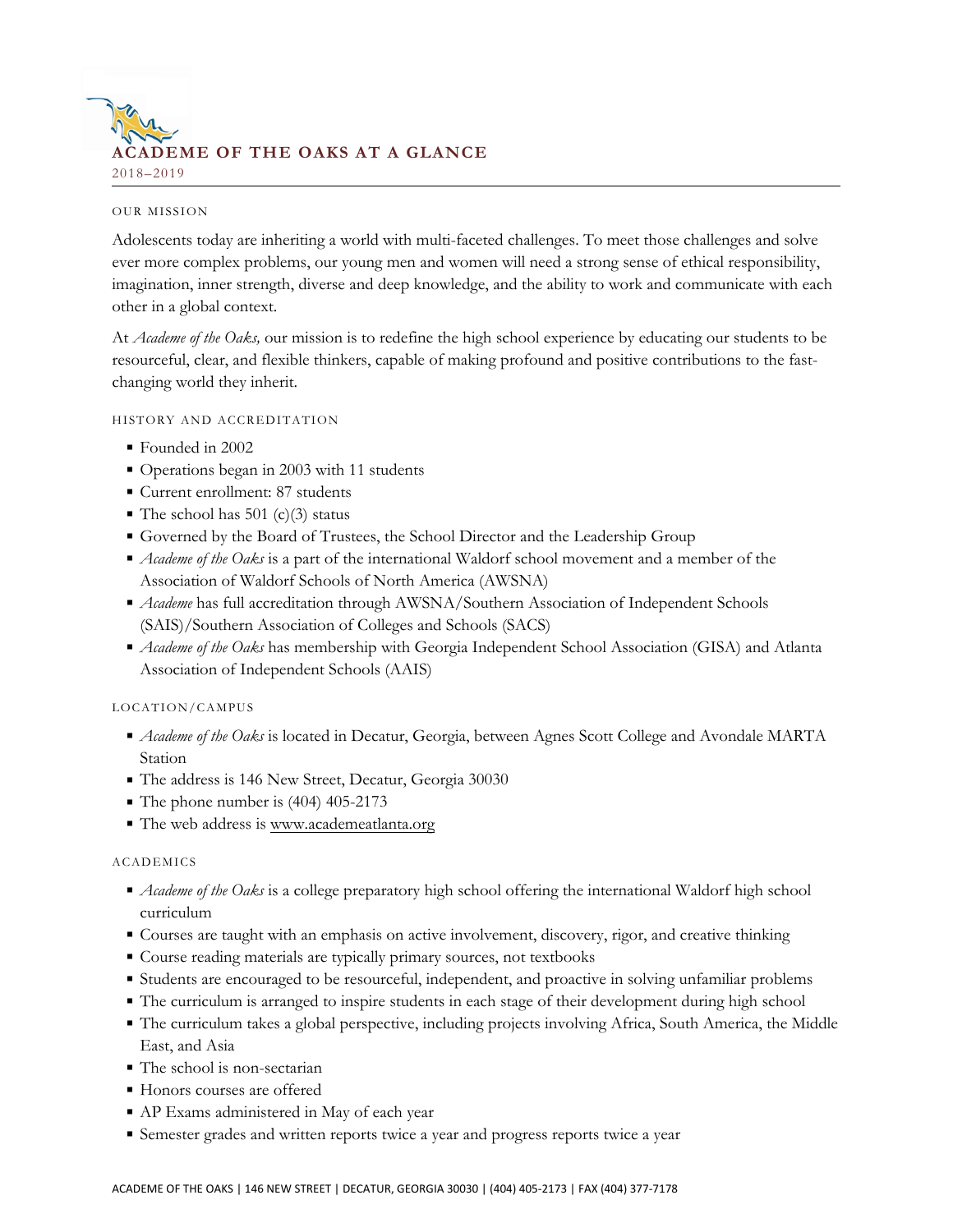■ Parent/student/teacher conferences twice a year

## EXTRACURRICULAR ACTIVITIES AND COMPETITIONS

- Offered as electives: Model UN, Computer Science, Debate, Art, Aborigines Technology, Photography, Forensic Science, Entrepreneurship, Rock Band
- Offered as clubs: Drones, Green Club, Feminist Club, Fencing Club, Film Club, International Club, Drama Club
- Georgia Governor's Honors program
- Global Nomads Program
- Young Physician Initiative
- National Merit honorees and semi-finalists
- **American Mathematics Competition**
- **State Trigstar Competition**
- National Spanish Competition
- All-State musicians: instrumental and vocal
- Book Award winners for many colleges
- **Literary Magazine**
- Yearbook

## ARTS/MUSIC AND PERFORMING ARTS

- Fine and practical arts offered
- Theatrical performances twice a year (grade 10 and grade 12)
- Offered as electives: string orchestra, guitar ensemble, drumming ensemble, jazz ensemble and choir
- Advanced choir (*Academe* Singers)
- All-school music performances twice a year
- *Academe* students are selected for All-State Orchestra, All-State Chorus, and GISA All-Select Chorus
- Student talent show

# TRIPS

*Academe* offers many trips for grades 9 through 12, including a week-long trip for each grade level.

#### INTERNATIONAL EXCHANGE PROGRAM

- *Academe of the Oaks* offers international exchange opportunities with schools in Peru, Argentina, Spain, France, Hungary, Germany, Italy, Switzerland, Austria, Israel and Japan
- *Academe* is approved to issue the I-20 for international students

#### COMMUNITY SERVICE

A minimum of 40 community service hours is required each year

# **ATHLETICS**

- Girls volleyball
- Girls and boys basketball
- Co-ed soccer
- **Ultimate Frisbee**
- Track and field

#### COLLEGES